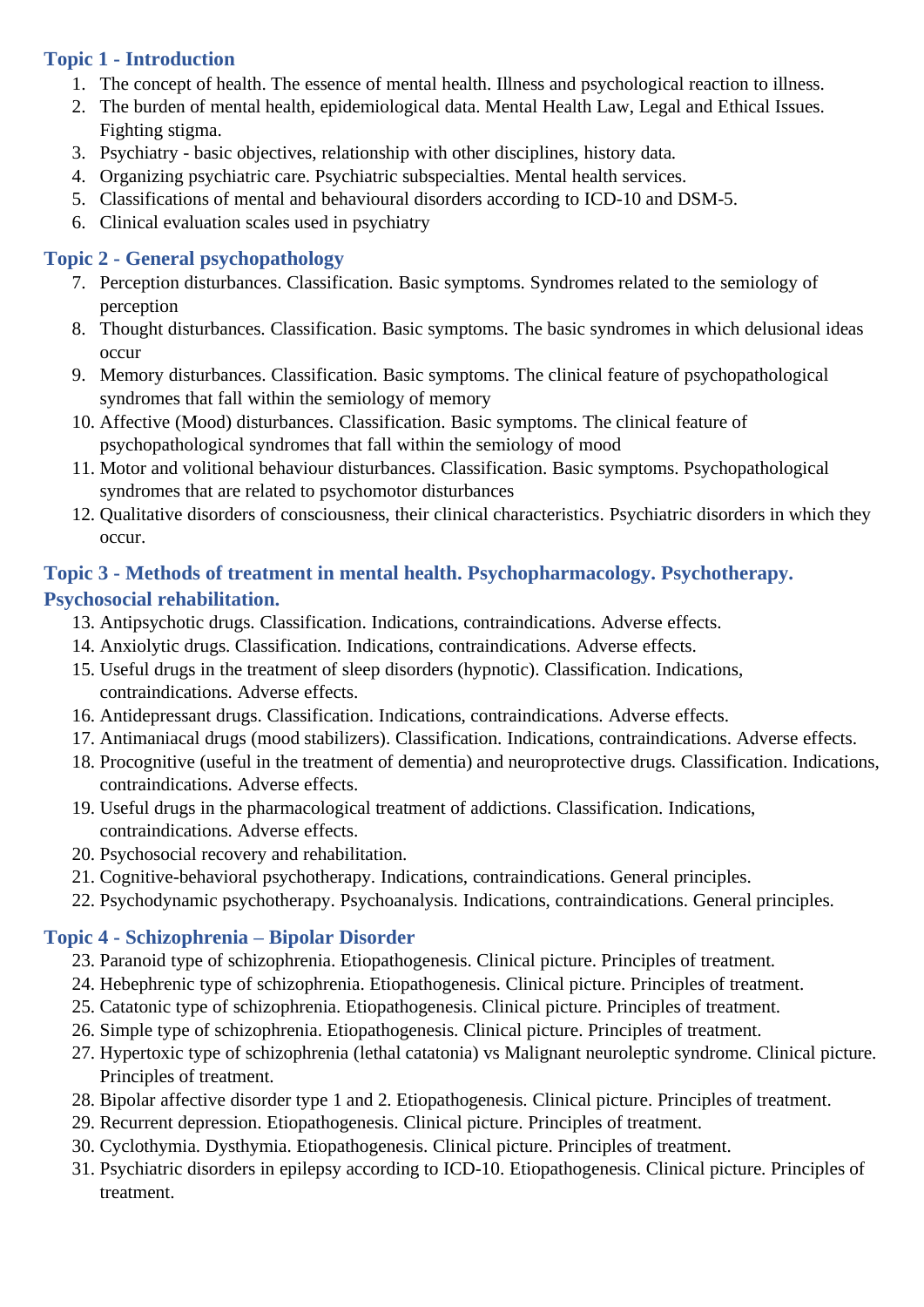#### **Topic 5 - Anxiety, stress, and somatoform disorders**

- 32. Generalized anxiety disorder. Panic disorder. Etiopathogenesis. Clinical picture. Principles of treatment.
- 33. Obsessive-compulsive disorder. Adjustment disorder. Etiopathogenesis. Clinical picture. Principles of treatment.
- 34. Acute reaction to stress. Post-traumatic stress disorder. Etiopathogenesis. Clinical picture. Principles of treatment.
- 35. Specific phobia and social phobia. Etiopathogenesis. Clinical picture. Principles of treatment.
- 36. Conversion disorder. Etiopathogenesis. Clinical picture. Principles of treatment.
- 37. Dissociative identity disorder. Dissociative amnesia. Etiopathogenesis. Clinical picture. Principles of treatment.
- 38. Depersonalization / derealization disorder. Etiopathogenesis. Clinical picture. Principles of treatment.
- 39. Somatization Disorder and Hypochondria. Etiopathogenesis. Clinical picture. Principles of treatment.
- 40. Somatoform autonomic dysfunction and Pain disorders related to psychological factors. Etiopathogenesis. Clinical picture. Principles of treatment.
- 41. Psychosomatic disorders.

#### **Topic 6 - Addictions**

- 42. Criteria for alcohol dependence. Alcohol withdrawal syndrome. Clinical picture of delirium tremens.
- 43. Types of intervention in alcohol dependence.
- 44. Cannabinoids. Components, symptoms of intoxication and interventions in cannabinoid dependence. Therapeutic use.
- 45. Opiates. Classification of opiates by mechanism of action. Symptoms of overdose and withdrawal. Methadone treatment.
- 46. Psychostimulants. Clinical picture of acute intoxication. Psychostimulant addiction therapy
- 47. Benzodiazepines. Pharmacological properties, symptoms of overdose and withdrawal. Benzodiazepine overdose treatment.
- 48. Cocaine. Use, symptoms of intoxication and withdrawal. Interventions in cocaine addiction

## **Topic 7 - Dementia. Organic Mental Disorders; Disorders due to a general medical condition and postpartum**

- 49. Dementia and the process of physiological aging. Similarities and differences. Dementia prophylaxis. Brain degenerative risk factors that may be partially influenced.
- 50. Dementia. Definition, etiopathogenetic mechanisms involved in the process of brain neurodegeneration. Vascular dementia. Etiopathogenesis. Clinical picture. Principles of treatment.
- 51. Dementia in Alzheimer's disease and Pick's disease (fronto-temporal). Etiopathogenesis. Clinical picture. Principles of treatment.
- 52. Dementia Binswanger and Creutzfeldt-Jacob. Etiopathogenesis. Clinical picture. Principles of treatment.
- 53. Dementia Huntington's disease and Parkinson's disease. Etiopathogenesis. Clinical picture. Principles of treatment.
- 54. Organic hallucinosis. Organic delusional disorder. Etiopathogenesis. Clinical picture. Principles of treatment.
- 55. Postpartum Blues, Postpartum Depression, Postpartum Psychosis. Clinical picture. Principles of treatment.

## **Topic 8 - Personality disorders. Paraphilic disorders. Sexual dysfunctions. Gender dysphoria. Impulse control disorders. Sleep disorders.**

- 56. Cluster A personality disorder. Etiopathogenesis. Clinical picture. Principles of treatment.
- 57. Cluster B personality disorder. Etiopathogenesis. Clinical picture. Principles of treatment.
- 58. Cluster C personality disorder. Etiopathogenesis. Clinical picture. Principles of treatment.
- 59. Paraphilias. Classification. Clinical picture. Principles of treatment.
- 60. Sexual dysfunctions. Gender dysphoria. Classification. Clinical picture. Principles of treatment.
- 61. Impulse control disorders. Classification. Clinical picture. Principles of treatment.
- 62. Sleep disorders. Classification. Clinical picture. Principles of treatment.